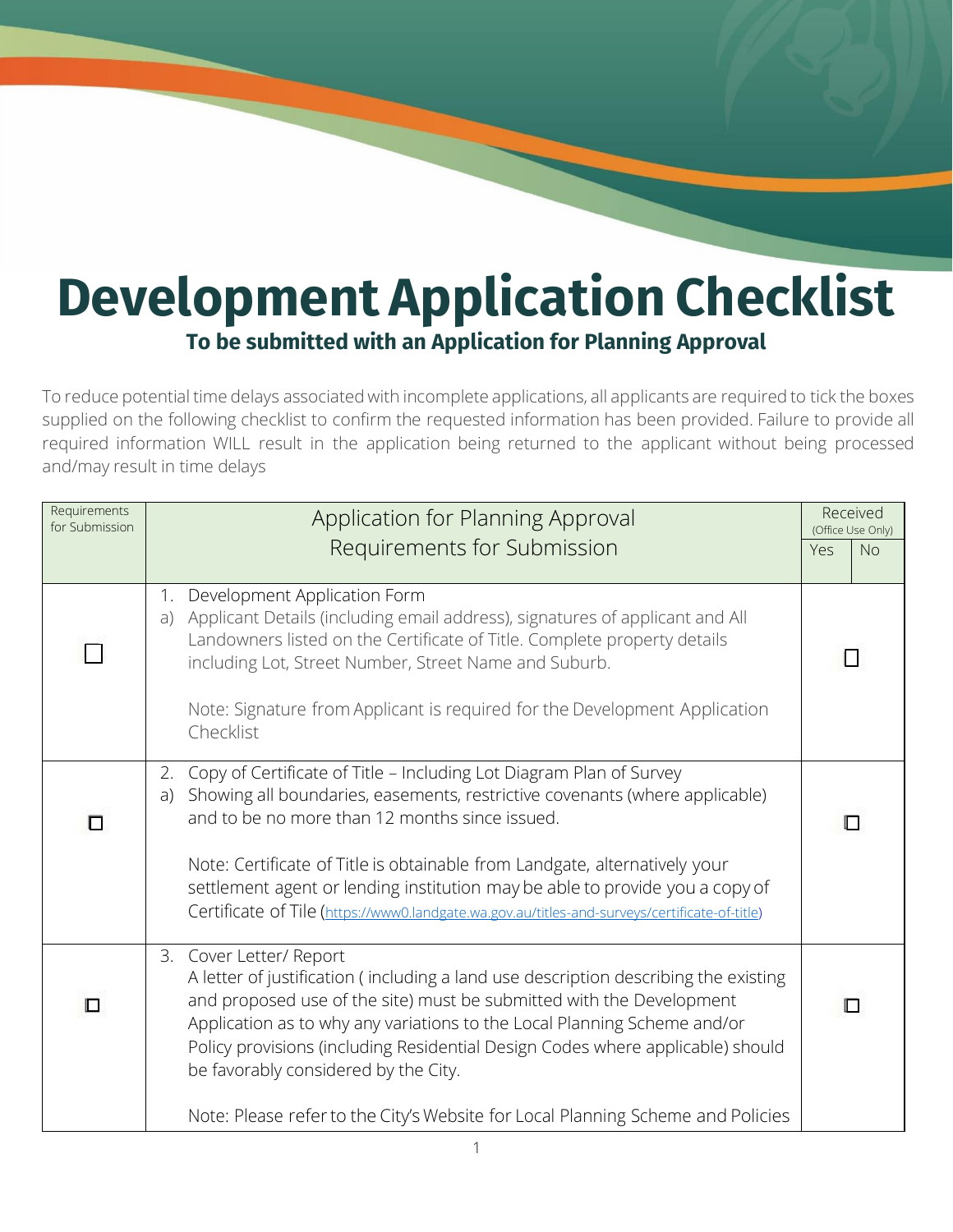

| □ | 4. Plans<br>The City preference is that Development Applications are submitted<br>electronically (with plans and supporting documents) to the city via<br>enquiries@kalamunda.wa.gov.au.                                                                                                                                                                                                                                                                                                                                                                                                                                                                                                                                                                                                                                                                                                            | O |
|---|-----------------------------------------------------------------------------------------------------------------------------------------------------------------------------------------------------------------------------------------------------------------------------------------------------------------------------------------------------------------------------------------------------------------------------------------------------------------------------------------------------------------------------------------------------------------------------------------------------------------------------------------------------------------------------------------------------------------------------------------------------------------------------------------------------------------------------------------------------------------------------------------------------|---|
|   | Alternatively, a hardcopy Development Application can be submitted in person<br>at the City's Administration Office or via post.<br>The following plans must be included:<br>a) Site Plan (showing all dimensions)<br>Plan is to be drawn to a scale no less than 1:500 showing;<br>i.<br>Location on the site;<br>Dimensions of the lot;<br>Street names;<br>Lot numbers<br>North Point;<br>$\equiv$<br>Finished Floor Levels (FFL); and<br>Distance of all buildings and structures the boundary.<br>$\overline{\phantom{a}}$                                                                                                                                                                                                                                                                                                                                                                     |   |
|   | Plan is to show the following of the proposal;<br>ii.<br>Ground levels on site and location;<br>Height and description of all proposed buildings;<br>Structures, fencing and landscaping;<br>Location and dimensions of all car parking spaces;<br>Septic tanks, leach drains and soak wells;<br>Crossovers, earthworks (cross section) including retaining walls; and if<br>applicable<br>Building envelopes, easements and reciprocal access.<br>Floor Plans (showing all relevant dimensions)<br>lb).<br>Plans shall indicate an existing (where applicable) and proposed floor<br>i.<br>plan;<br>A plan of every storey with Floor Levels (Natural Ground level (NGL) or<br>ii.<br>AHD)<br>Internal layout showing doors/windows ect. And room names;<br>iii.<br>Roof/ eave line;<br>iv.<br>Total floor area in square metres; and<br>V.<br>Lot boundary and setbacks to all boundaries.<br>vi. |   |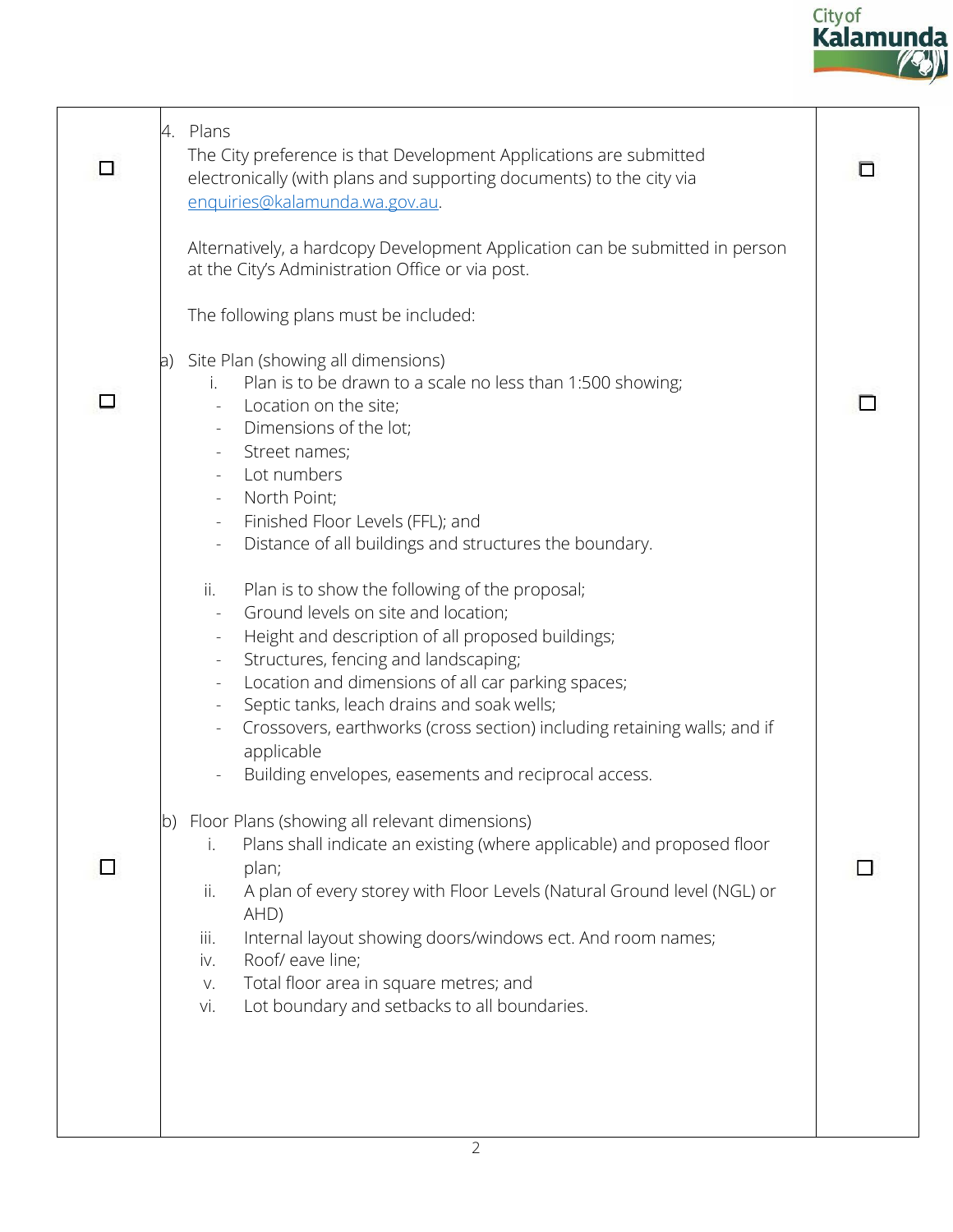

| Elevation Plans (showing all relevant dimensions)<br>$\mathsf{C}$                                                                                                                                                                                                                                                                                                                                                                                                                                                                                                                                                                                                                                                                                                                                                                                                                                                                |                                                                                                |
|----------------------------------------------------------------------------------------------------------------------------------------------------------------------------------------------------------------------------------------------------------------------------------------------------------------------------------------------------------------------------------------------------------------------------------------------------------------------------------------------------------------------------------------------------------------------------------------------------------------------------------------------------------------------------------------------------------------------------------------------------------------------------------------------------------------------------------------------------------------------------------------------------------------------------------|------------------------------------------------------------------------------------------------|
| All applicable elevations are to be submitted with description heading<br>i.<br>(i.e direction) of each elevation;<br>Plans shall indicate existing (where applicable) and proposed elevations<br>ii.<br>including colour schedule where a façade;<br>Existing/natural and proposed ground and finished floor levels (Natural<br>iii.<br>Ground level (NGL) or AHD);<br>Existing and proposed external fixtures (including but not limited to TV<br>iv.<br>and radio antennae, satellite dishes, plumbing vents and pipes, solar<br>panels, battery storage units, air conditioners and hot water system;<br>Overall height dimensions to be shown from existing/natural ground<br>V.<br>level to top of roof pitch and<br>Wall height dimensions to be shown from existing/natural ground level to<br>vi.                                                                                                                       | $\Box$                                                                                         |
| Exemptions<br>d)<br>Floor plans are not required for retaining wall applications, patios, front<br>j.<br>fence and wall applications, commercial vehicle parking and signage<br>applications.<br>Elevation plans not required for Home Business/ Change of Use where<br>ii.<br>no building works are proposed.                                                                                                                                                                                                                                                                                                                                                                                                                                                                                                                                                                                                                   | ◻                                                                                              |
| 5. Site Feature Survey (Contour Survey)<br>Site Feature Survey is to show the following of the proposal;<br>existing ground levels on the site;<br>location, height and description of all existing building, structures and<br>$\overline{\phantom{a}}$<br>vegetation (trees);<br>Location and dimensions of all car parking spaces;<br>Septic tanks, leach drains and soak wells;<br>Crossovers, street trees, power poles, gas pipelines;<br>Earthworks (cross section) including retaining walls;<br>Natural water courses/bodies; and if applicable<br>$\qquad \qquad \blacksquare$<br>Building envelopes, easements and reciprocal access.<br>Exemptions<br>a)<br>Not required for commercial vehicle parking applications, only where<br>L.<br>site works are proposed.<br>Not required for applications including signage on building, home<br>ii.<br>occupation where no works/new parking is proposed, Patios/Pergolas |                                                                                                |
|                                                                                                                                                                                                                                                                                                                                                                                                                                                                                                                                                                                                                                                                                                                                                                                                                                                                                                                                  | where the wall intersects with the roof e.g. plate height.<br>where site level is not altered. |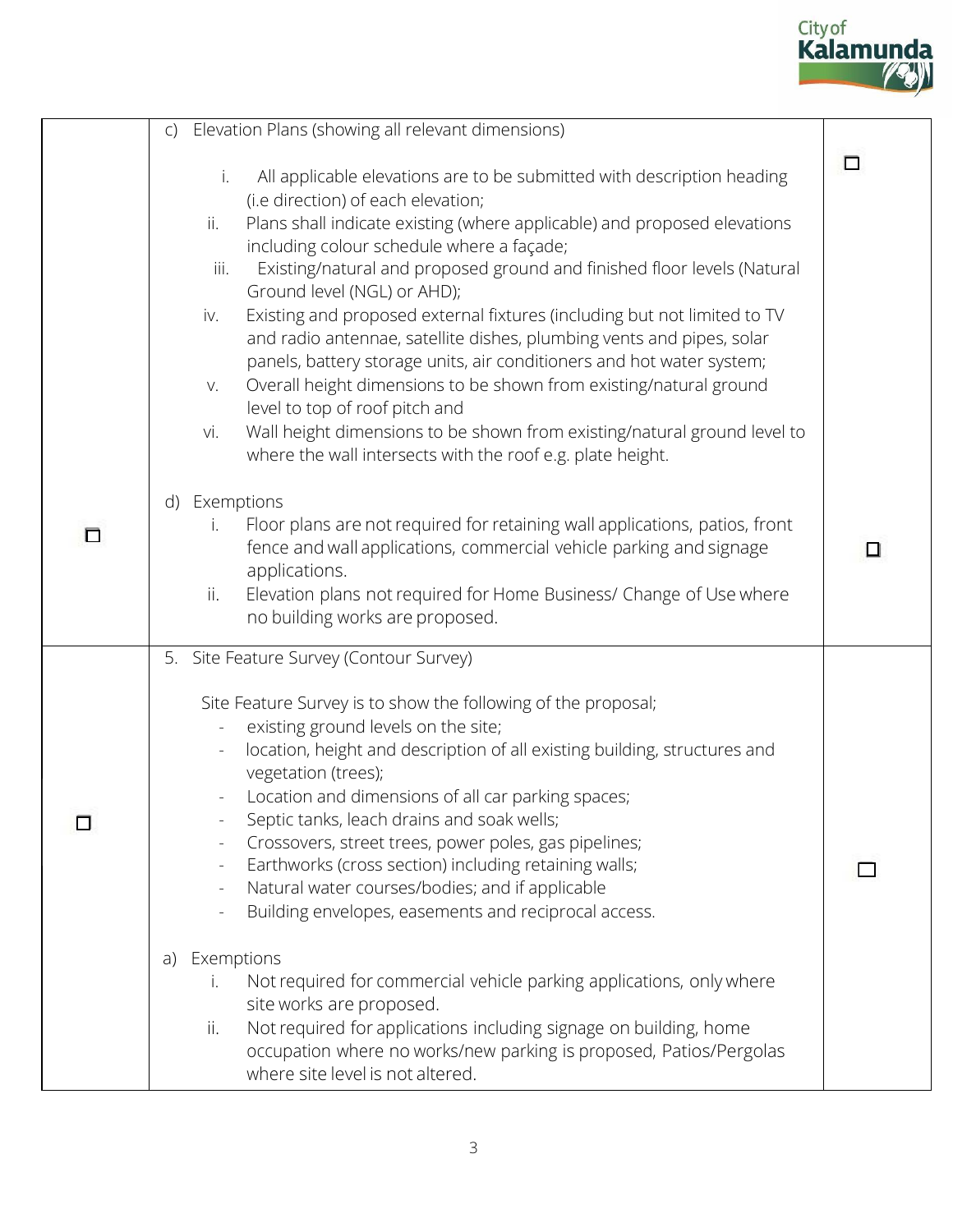

|   | 6. Bushfire Attack Level Assessment / Bushfire Management Plan                                                                                                                                                                                                                                                                                                                                                                                                                                                                                                                                                                                                                    |  |
|---|-----------------------------------------------------------------------------------------------------------------------------------------------------------------------------------------------------------------------------------------------------------------------------------------------------------------------------------------------------------------------------------------------------------------------------------------------------------------------------------------------------------------------------------------------------------------------------------------------------------------------------------------------------------------------------------|--|
| □ | A BAL will only be required for new or additions to dwellings located within a<br>Bushfire Prone Area. Please speak to the City's Planning Department prior to<br>lodging your development application for more information.<br>A Bushfire Attack Level Assessment (BAL) may be required if your property falls<br>within a Bushfire Prone Area. Please refer to the Department of Emergency                                                                                                                                                                                                                                                                                      |  |
|   | Services Website.                                                                                                                                                                                                                                                                                                                                                                                                                                                                                                                                                                                                                                                                 |  |
|   | When submitting a BAL Assessment, it must be within 12 months from the<br>date of issue. If the BAL rating issued for the property is BAL 12.5 and higher, a<br>Bushfire Management Statement/Plan will need to be submitted to the City<br>with the development application. The application cannot be formally lodged if<br>this document is missing.                                                                                                                                                                                                                                                                                                                           |  |
|   | (https://www.dfes.wa.gov.au/regulationandcompliance/bushfireproneareas/Pages/default.aspx)                                                                                                                                                                                                                                                                                                                                                                                                                                                                                                                                                                                        |  |
|   | Not required for properties that are not within a Bushfire Prone Area.<br>i.<br>Not required for gates or driveways that comply with Planning for Bushfire<br>ii.<br>Protection Guidelines.<br>Not required for swimming pools.<br>iii.<br>For other additions, a BAL is required only if the development is "minor in<br>iv.<br>nature and in the opinion of the Local Government does not significantly<br>increase the bushfire risk" or if the development is for an outbuilding within<br>6m of any development used for permanent or temporary habitation. It is<br>highly recommended to contact the City's Planning Department for<br>clarification if a BAL is required. |  |
|   | Dual Density Coded Areas                                                                                                                                                                                                                                                                                                                                                                                                                                                                                                                                                                                                                                                          |  |
| 0 | In addition to the 'Requirements for Submission', the Dual Density Checklist must<br>be completed and attached to the Development Application at lodgment.                                                                                                                                                                                                                                                                                                                                                                                                                                                                                                                        |  |
|   | I declare that I have read Local Planning Policy 8 - Retention and Upgrade of<br>Grouped Dwellings and Local Planning Policy 9 - Dual Density Design and have<br>included all applicable requirements. I understand that any missing information<br>may result in the application being put on hold until all the requirements have<br>been fulfilled.                                                                                                                                                                                                                                                                                                                            |  |
|   |                                                                                                                                                                                                                                                                                                                                                                                                                                                                                                                                                                                                                                                                                   |  |
|   |                                                                                                                                                                                                                                                                                                                                                                                                                                                                                                                                                                                                                                                                                   |  |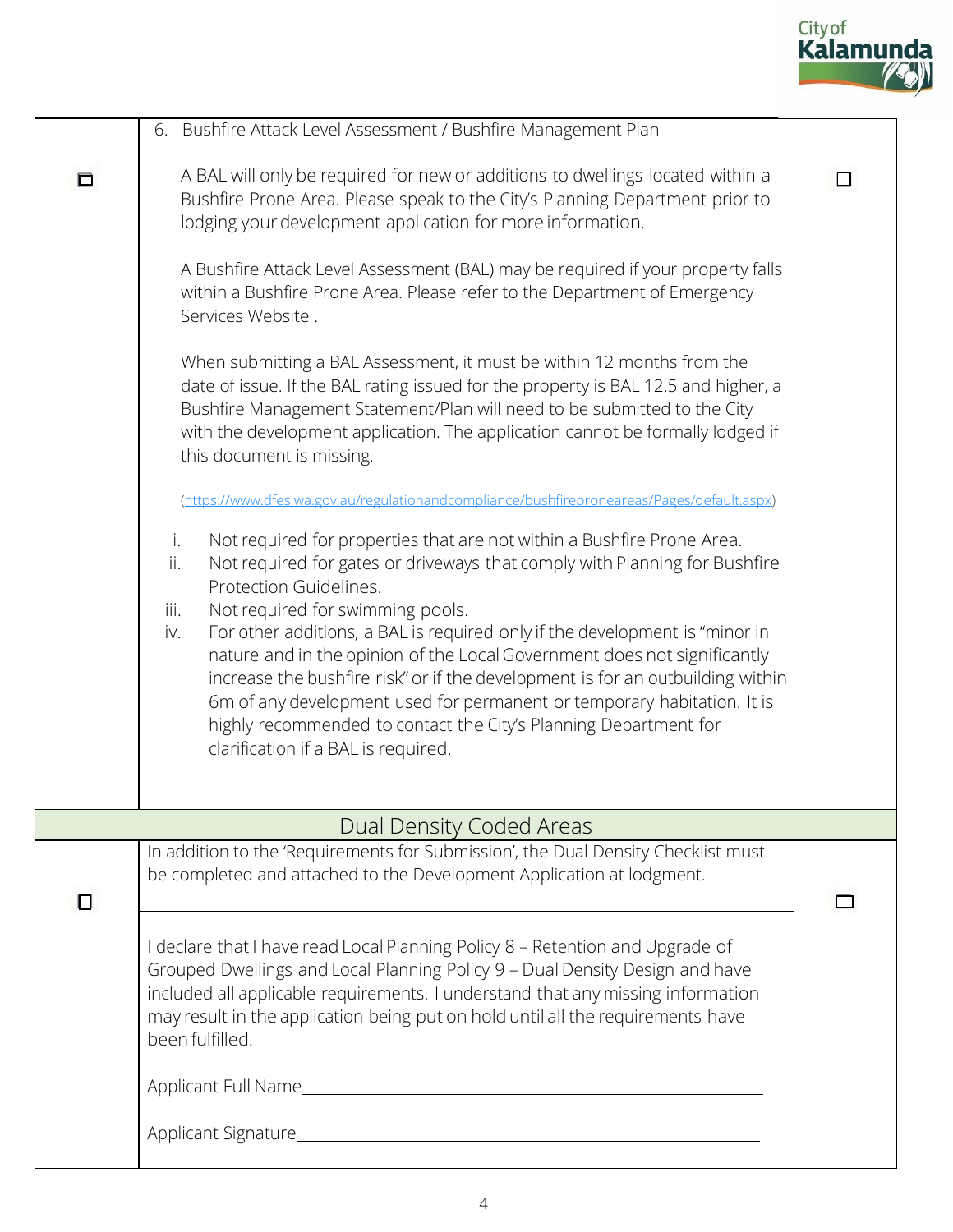

| <b>Home Business</b> |                                                                                                                                                                                                                                                                                                                                                                                                                                                                                                                                                                                                                                                                                                                                                                                                                                                                                                                                                                                                                                                                                                                                                                                                                                                                                                                                                                                                                                                                                                                                                                                                                                                                                                                                                                                                                                                                                         |   |  |
|----------------------|-----------------------------------------------------------------------------------------------------------------------------------------------------------------------------------------------------------------------------------------------------------------------------------------------------------------------------------------------------------------------------------------------------------------------------------------------------------------------------------------------------------------------------------------------------------------------------------------------------------------------------------------------------------------------------------------------------------------------------------------------------------------------------------------------------------------------------------------------------------------------------------------------------------------------------------------------------------------------------------------------------------------------------------------------------------------------------------------------------------------------------------------------------------------------------------------------------------------------------------------------------------------------------------------------------------------------------------------------------------------------------------------------------------------------------------------------------------------------------------------------------------------------------------------------------------------------------------------------------------------------------------------------------------------------------------------------------------------------------------------------------------------------------------------------------------------------------------------------------------------------------------------|---|--|
| □                    | In addition to the 'Requirements for Submission', the 'Home Business -<br>Accompanying Information' must be completed and attached to the Development                                                                                                                                                                                                                                                                                                                                                                                                                                                                                                                                                                                                                                                                                                                                                                                                                                                                                                                                                                                                                                                                                                                                                                                                                                                                                                                                                                                                                                                                                                                                                                                                                                                                                                                                   | О |  |
|                      | Commercial, Industrial and Urban/ Industrial Development Zoned Properties                                                                                                                                                                                                                                                                                                                                                                                                                                                                                                                                                                                                                                                                                                                                                                                                                                                                                                                                                                                                                                                                                                                                                                                                                                                                                                                                                                                                                                                                                                                                                                                                                                                                                                                                                                                                               |   |  |
| П                    | In addition to the Standard Cover letter that is required for all applications, the<br>following additional information is required for all Commercial, Industrial and<br>Urban/Industrial Development zoned properties:                                                                                                                                                                                                                                                                                                                                                                                                                                                                                                                                                                                                                                                                                                                                                                                                                                                                                                                                                                                                                                                                                                                                                                                                                                                                                                                                                                                                                                                                                                                                                                                                                                                                |   |  |
|                      | a) A Cover letter describing the following:<br>Nature and type of all operations and processes, including but not limited<br>i.<br>to the hours of operation, number of employees, number of car parking<br>spaces, location of vehicle access areas, number of vehicle movements,<br>and size and type of vehicles.<br>The existing and proposed means of access for pedestrians from car<br>ii.<br>parking areas to buildings and public areas.<br>The location, dimensions and design of any open storage or trade display<br>iii.<br>area, and written details of associated use.<br>Elevations showing the colours, finishes and materials of all facades of<br>b)<br>buildings and structures, demonstrating compliance with Local Planning<br>Scheme No. 3 provisions and applicable Local Planning Policies. The facade of<br>buildings relates to all surfaces visible from a public road or public areas<br>The location and dimensions of any area proposed to be provided for the<br>$\mathsf{C}$<br>loading and unloading of vehicles carrying goods or commodities to and from<br>the site, and the means of access to and from those areas. This is to include<br>but not be limited to vehicle turning-circle template scenarios to demonstrate<br>that vehicles accessing the site can manoeuvre appropriately.<br>A Traffic Study and Site Waste Management Plan will be required for large<br>(d)<br>scale proposals. Note - Any application comprising a site with existing or<br>proposed access from a Regional Road will require referral to the Department<br>of Planning or Main Roads WA for endorsement prior to being determined.<br>Position of rubbish pick-up areas including truck turning circles.<br>$\Theta$<br>Landscaping Details (Landscaping Plan including species of plans and areas of<br>f<br>hard / soft scaping.<br>Signage Details.<br>g) |   |  |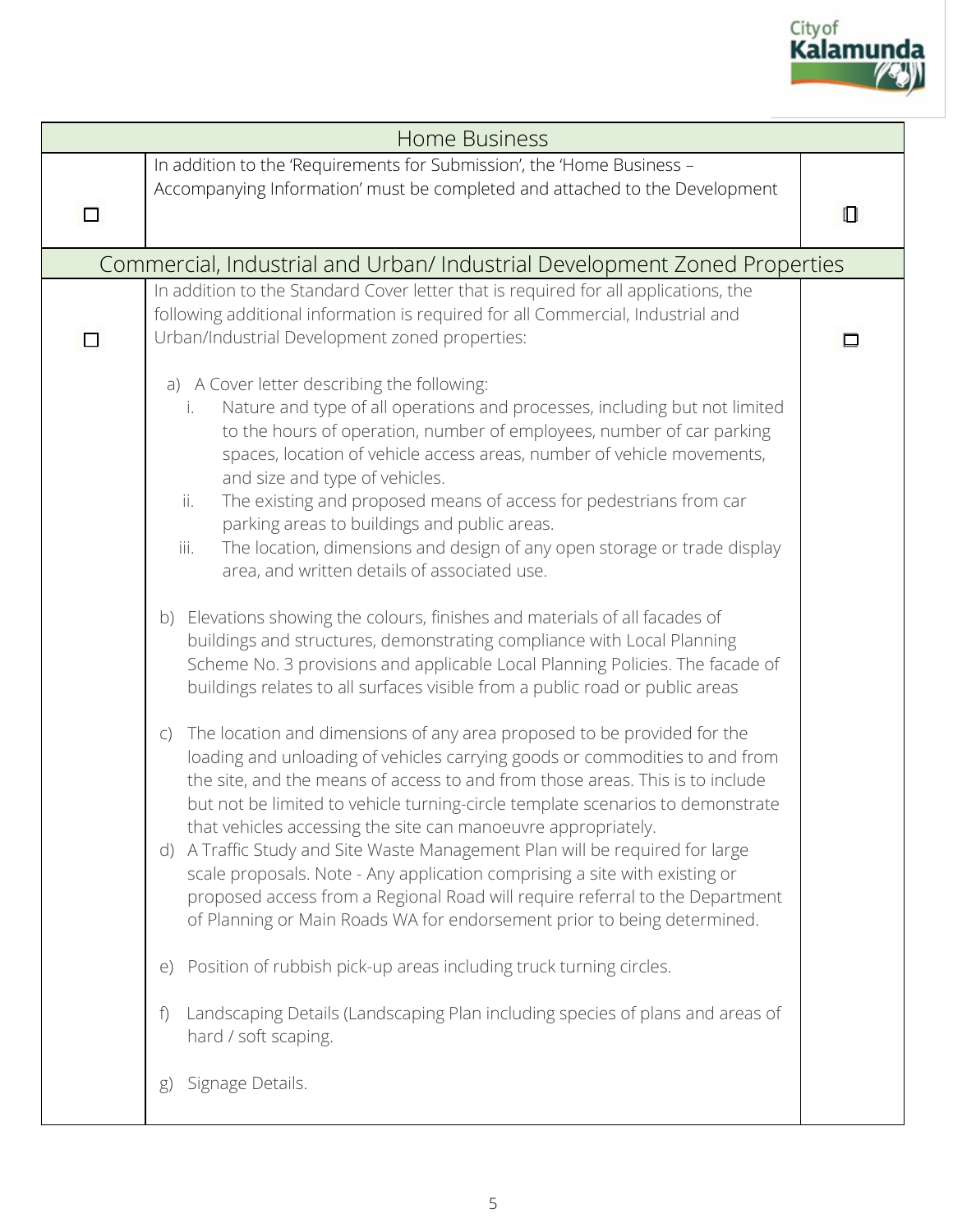

| Additional Information that may be required<br>Please contact the City's Planning department if you are unsure if your development application requires any of the following |                                                                                                                                                                                                                                                                                                                                                                                                                                                 |   |  |
|------------------------------------------------------------------------------------------------------------------------------------------------------------------------------|-------------------------------------------------------------------------------------------------------------------------------------------------------------------------------------------------------------------------------------------------------------------------------------------------------------------------------------------------------------------------------------------------------------------------------------------------|---|--|
|                                                                                                                                                                              | Specialist Studies<br>Any specialist studies applicable<br>Traffic Impact Assessment (where traffic numbers may be increased as a<br>result of the proposal)<br>Heritage Assessment<br>Flora and Fauna Study (where clearing of the land is proposed)<br>Water Management Plan (Hydrology)<br>$\bullet$                                                                                                                                         | Ш |  |
|                                                                                                                                                                              | <b>Traffic Impact Assessment</b><br>A Traffic Impact Assessment may be required for large scale proposals.<br>Note - Any application comprising a site with existing or proposed access from a<br>Regional Road will require referral to the Department of Planning or Main Roads<br>WA for endorsement prior to being determined.                                                                                                              |   |  |
|                                                                                                                                                                              | Waste Management Plan<br>A Site Waste Management Plan may be required for larger proposals such a<br>multiple dwelling / mixed use developments where there are requirements for<br>commercial waste removal or the removal of rubbish and recycling for ten or more<br>dwellings. A waste management plan may be required addressing items such as<br>bin storage, wash down areas and a statement addressing the requirements of the<br>City. | П |  |
|                                                                                                                                                                              | Landscaping Plans<br>Landscaping plans will be required for development applications involving<br>commercial, Industrial, multiple dwelling and 3 or more grouped dwelling<br>developments. Details of the required information for landscaping plans can be<br>found on the City's website                                                                                                                                                     |   |  |
|                                                                                                                                                                              | Applications in Metropolitan Region Scheme Areas<br>A MRS Form is required if:<br>Development is located on a MRS regional reserve<br>Development requires dual approval under LPS/MRS<br>Development is for public works and requires the WAPC to determine<br>$\bullet$<br>Requires WAPC determination for any other reason (e.g. significant proposal or<br>$\bullet$<br>located in planning control area).                                  |   |  |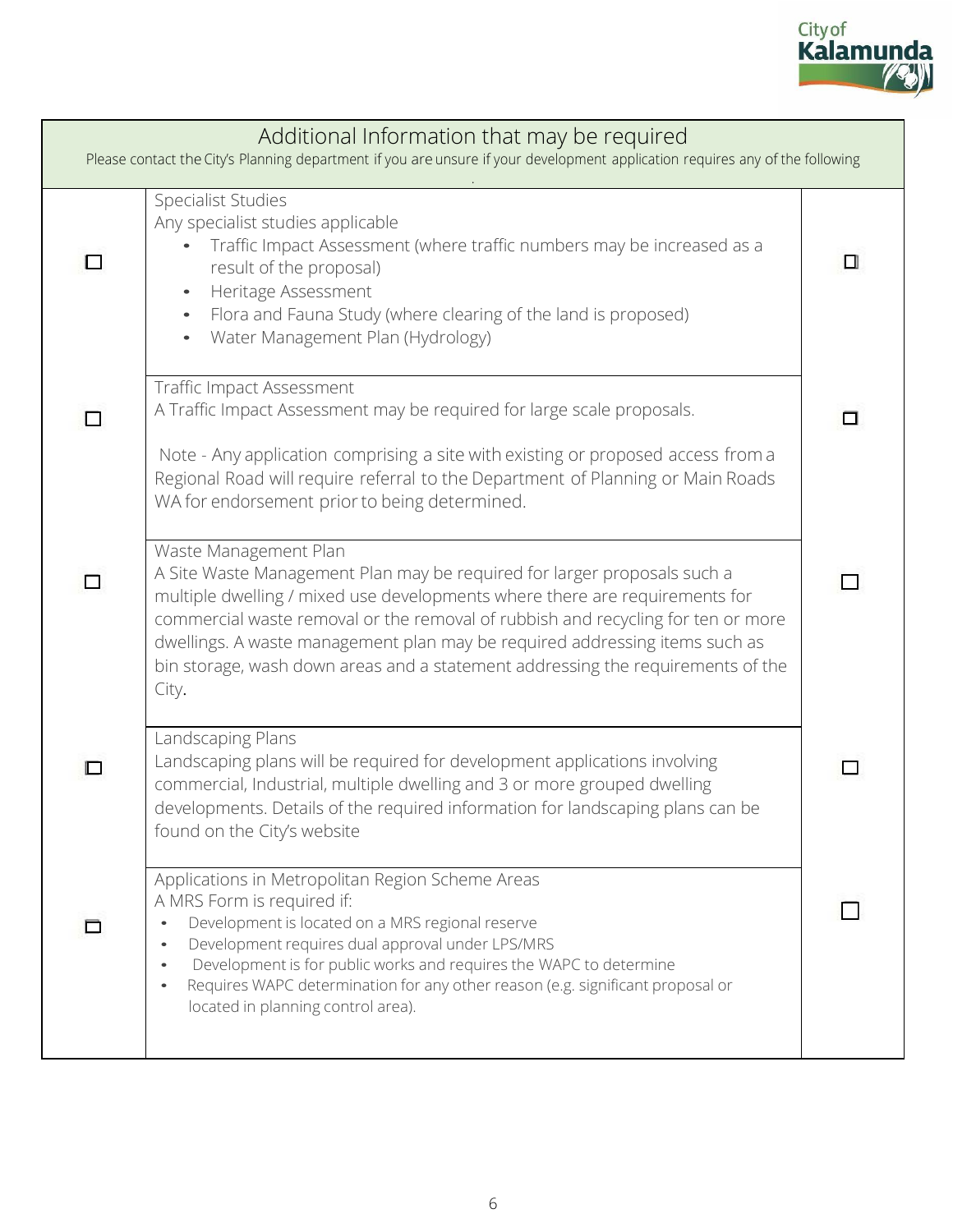| Applicant's                                                                                                                                                                                                                                                                                                                                         |      |
|-----------------------------------------------------------------------------------------------------------------------------------------------------------------------------------------------------------------------------------------------------------------------------------------------------------------------------------------------------|------|
| Applicant Full Name                                                                                                                                                                                                                                                                                                                                 |      |
| Applicant Signature                                                                                                                                                                                                                                                                                                                                 |      |
| Date                                                                                                                                                                                                                                                                                                                                                |      |
| ""I declare that all the information provided in this application is present, true and correct. I<br>understand that the information provided in this notice, and attachments forming part of<br>the development application will be made available to the public on the City of Kalamunda<br>Website and other service the City deems appropriate" |      |
| Office Use                                                                                                                                                                                                                                                                                                                                          |      |
| Name of Accepting Officer:                                                                                                                                                                                                                                                                                                                          | Date |
| Signature:                                                                                                                                                                                                                                                                                                                                          |      |
| <b>Additional Notes</b>                                                                                                                                                                                                                                                                                                                             |      |
|                                                                                                                                                                                                                                                                                                                                                     |      |
|                                                                                                                                                                                                                                                                                                                                                     |      |
|                                                                                                                                                                                                                                                                                                                                                     |      |
|                                                                                                                                                                                                                                                                                                                                                     |      |
|                                                                                                                                                                                                                                                                                                                                                     |      |
|                                                                                                                                                                                                                                                                                                                                                     |      |

Cityof<br><mark>Kalamunda</mark>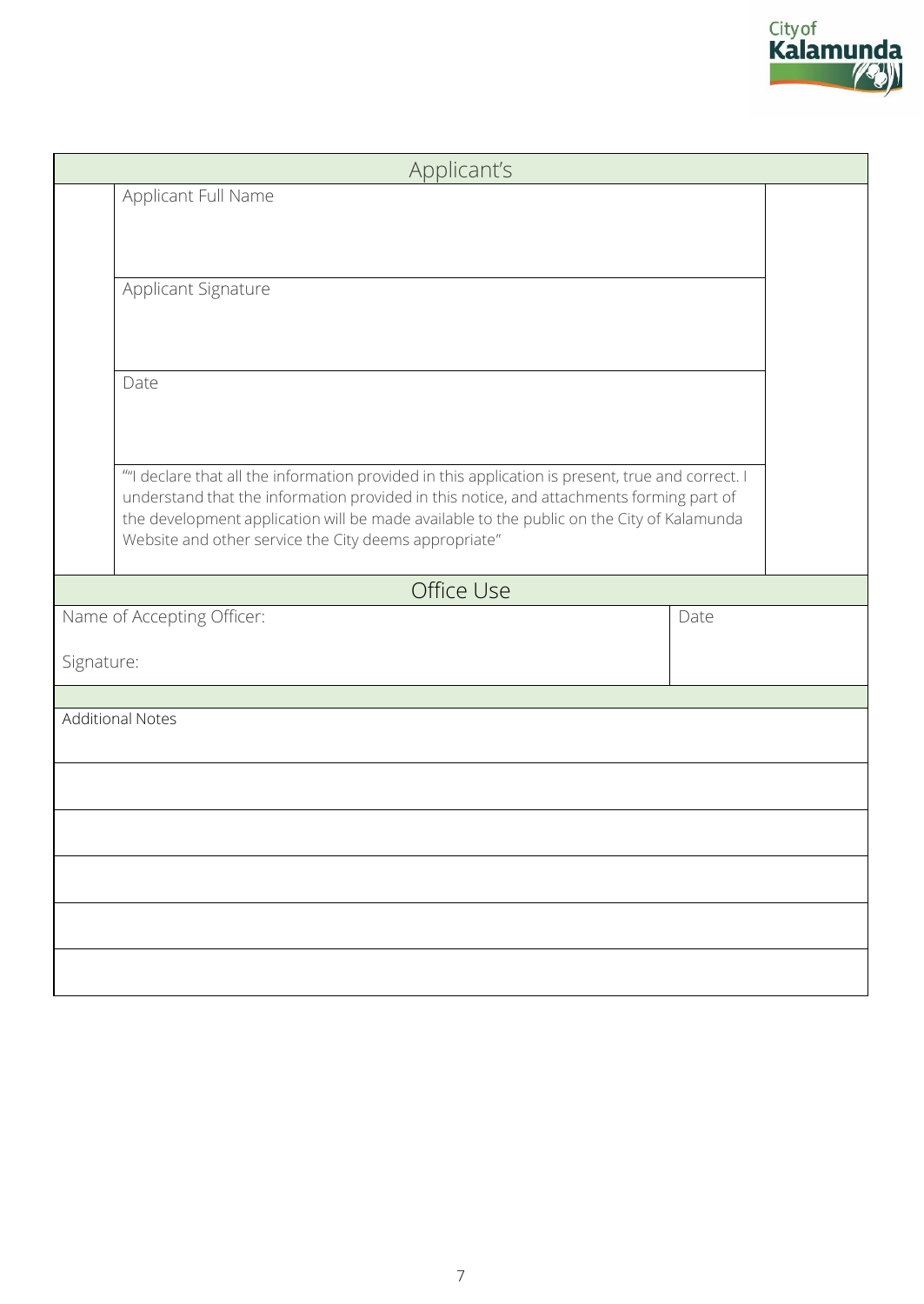

## **Application for Development Approval**

| <b>OWNER DETAILS</b>                                                                                                                                                                                                                                                                                                     |       |  |  |
|--------------------------------------------------------------------------------------------------------------------------------------------------------------------------------------------------------------------------------------------------------------------------------------------------------------------------|-------|--|--|
| Name:                                                                                                                                                                                                                                                                                                                    |       |  |  |
| ABN (if applicable):                                                                                                                                                                                                                                                                                                     |       |  |  |
| Address:                                                                                                                                                                                                                                                                                                                 |       |  |  |
| Postcode:                                                                                                                                                                                                                                                                                                                |       |  |  |
| Contact Number:                                                                                                                                                                                                                                                                                                          |       |  |  |
| Email:                                                                                                                                                                                                                                                                                                                   |       |  |  |
| Contact person for correspondence:                                                                                                                                                                                                                                                                                       |       |  |  |
| Signature:                                                                                                                                                                                                                                                                                                               | Date: |  |  |
| Signature:                                                                                                                                                                                                                                                                                                               | Date: |  |  |
| The signature of the owner(s) is required on all applications. This application will not proceed without that<br>signature. For the purposes of signing this application an owner includes the persons referred to in the<br>Planning and Development (Local Planning Schemes) Regulations 2015 Schedule 2 Clause 62(2). |       |  |  |

| APPLICANT DETAILS (if different from owner)                                           |       |  |
|---------------------------------------------------------------------------------------|-------|--|
| Name:                                                                                 |       |  |
| Address:                                                                              |       |  |
| Postcode:                                                                             |       |  |
| Contact Number:                                                                       |       |  |
| Email:                                                                                |       |  |
| Contact person for correspondence:                                                    |       |  |
| The information and plans provided with this application may be made available by the |       |  |
| local government for public viewing in connection with the application.               |       |  |
| Yes                                                                                   |       |  |
| No                                                                                    |       |  |
| Signature:                                                                            | Date: |  |